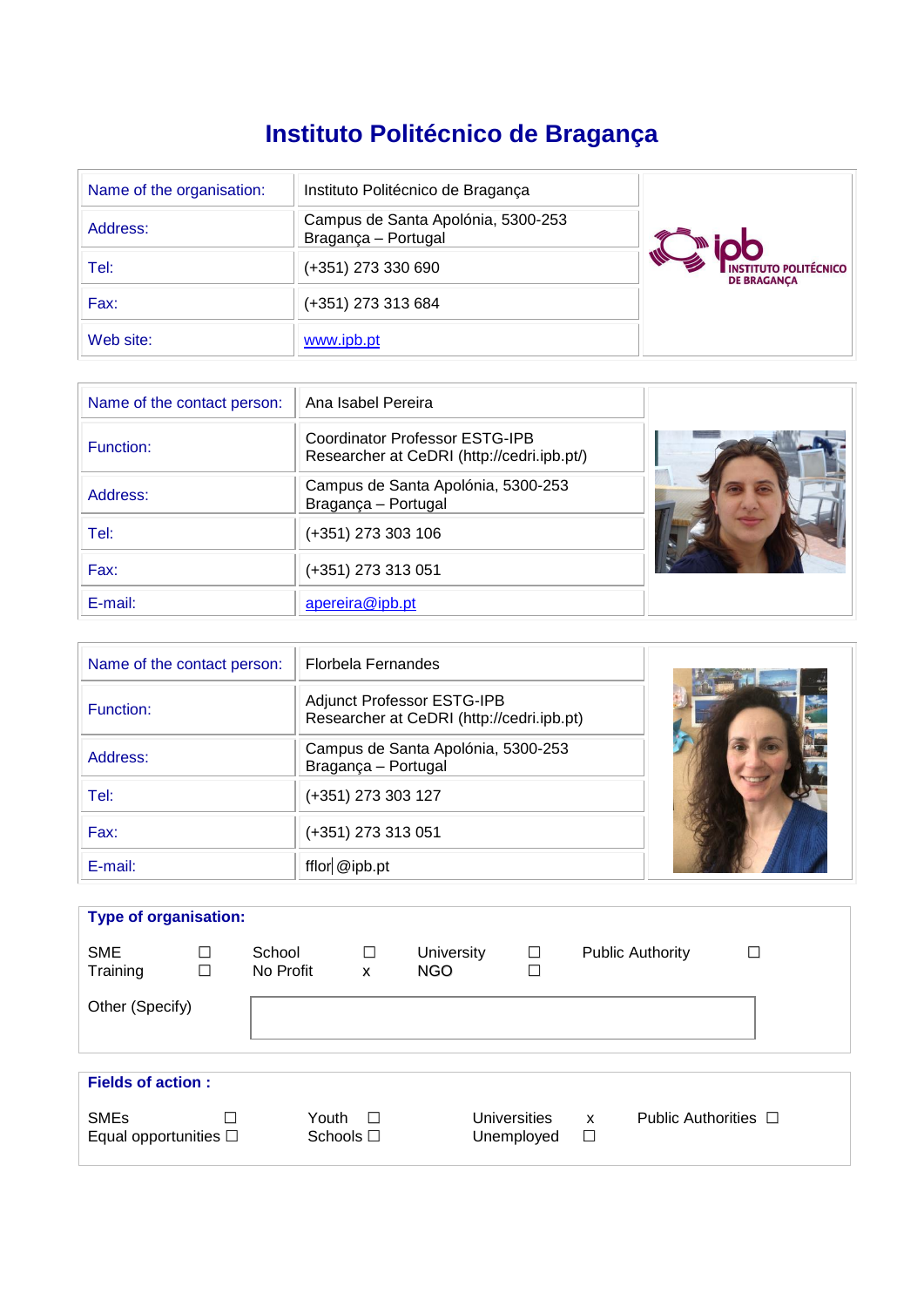# **Description of the organisation**

The Polytechnic Institute of Bragança (IPB) is a higher education public institution with a defined mission in creating, transmitting and diffusing technical-scientific and professional knowledge through the articulation of study, teaching, applied research and experimental development. IPB belongs to the European Network for Universities of Applied Sciences (UASNET), which main objectives include the transferability of professional skills and the integration of applied research in their professional and technological education mission.

Founded in 1983, IPB is presently composed by five schools, 400 teachers and more than 7000 students. Its activities embraces a wide area of knowledge and technology, namely, arts, communication and multimedia, business sciences and law, education and teachers training, agriculture sciences and natural resources, health, tourism, sports, technologies and engineering.

IPB has an internationalization programme with widely recognized success, including the annual mobility of more than 700 incoming and outgoing students and 200 teaching staff members, as the result of the collaboration with several European HEIs and with universities from the Community of Portuguese-Speaking Countries and all over the World. In the recent years, IPB has consolidated its international mobility under the Lifelong Learning Programme by renewing its European Charter for the period 2007/2013 and extending the programme of student mobility to placements. We have students from all over the country and the world and as such has a very strong emphasis on a multicultural environment, due to the 11% of international students.

In 2011, IPB awarded the ECTS Label by the European Commission, acknowledging the quality of the information provided in terms of the degree programmes offered (www.ipb.pt/ectsguide) and the management of student mobility within the European Higher Education Area (www.ipb.pt/iro). In 2013, the IPB was awarded the Diploma Supplement Label by the European Commission for the period 2013-2018. This label recognizes the quality of the diploma supplement, the transparency of procedures, and its importance in the facilitation of mobility and employability of the recent graduates, as well as the academic and professional recognition of the qualifications. Thus, the IPB is one of the few national and international institutions that have been distinguished by the European Commission with two quality labels.

IPB is a certified institution awarded with ISO 2001:2008 standards certificate, our Planning and Quality Management Office implements mechanisms of quality control in order to improve quality of seravices and follow financial implementation of projects.

### **Experience of the organization in previous European projects**

Projects running in the last 5 years period:

- Erasmus+ Strategic Partnership "INNOCHEM: Improvement of Innovative Teaching Methods in the Fields of Technology and Chemical Engineering According to the Best Standards of the Bologna Process" (2014-2017).
- Erasmus+ Strategic Partnership "EXPEDUCOM: Experiential Education Competence" (2014-2017).
- Erasmus+ Strategic Partnership "BEST: Business Education for Sustainability Teaching Corporate Social Responsibility and Social Entrepreneurship for Sustainable Local and Regional Development" (2014-2017).
- LLP Programme Erasmus Intensive Programme "Management of agroforestry systems: ecological, social and economic approaches" (2013-2014).
- LLP Programme Erasmus Intensive Programme "Methods in Food Mycology and Mycotoxicology" (2013-2014).
- LLP Programme Erasmus Intensive Programme "Robotics systems education for European students Intensive programme electronics and automation" (2012-2014).
- LLP Programme Erasmus Intensive Programme "Entrepreneurship education for European students" (2011-2014).
- TEMPUS IV Programme Joint Project La MANCHE Leading and Managing Change in Higher Education (2012-2015) LLP Programme – Comenius Subprogramme – Multilateral Project: "INTACT Interactive Teaching Materials across Culture and Technology"(2012-2015).
- LLP Programme Comenius Subprogramme Multilateral Networks: "Chemistry Is All Around Network" (2011-2014).
- ERASMUS-MUNDUS External Cooperation Windows: "E2NHANCE: Educational Exchange Network for Higher Academia Gap Narrowing Between Central/South America and Europe" (2009-2013).
- LLP Programme Thematic Network: DIETS 2 Dieticians Improving the Education and Training Standards (2010-2013).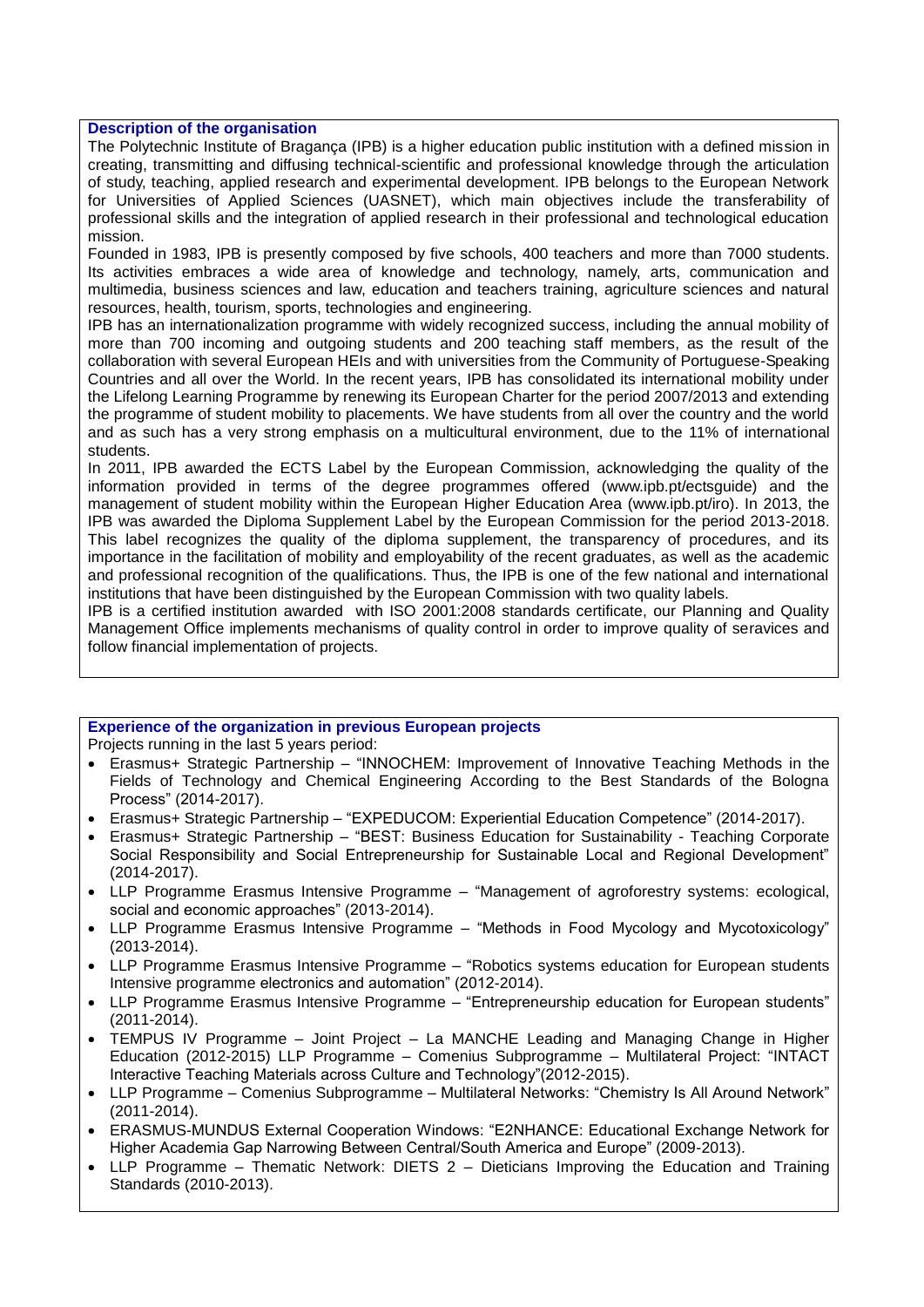### **Experience and Expertise of the organization in the project's subject area**

IPB was actively involved in several projects/initiatives concerning science education devoted to students of different levels and general public. Some examples are the science communication in math was the project CV/PEC/268, "Games Laboratory", financed by Agência Ciência Viva (Lisbon, Portugal), developed during the period 2013-2015. This project initially involved IPB and two secondary schools but the outcome reached more than 2000 students and teachers. Other math project also financed by Agência Ciência Viva was the project CV/VI/ID355 "Eureka – Mathematical Games" developed during the period 2006-2008, that involved fifteen secondary schools of Portugal. Moreover, IPB has promoted the local implementation of several initiatives devoted to secondary school students such as "Open Science Day" (IPB, 2009-2018), "Hands on Particle Physics Masterclasses" (International Particle Physics Outreach Group, 2010-2018) and "Verão Ciência no IPB" (Agência Ciência Viva, 2009-2011).

More recently IPB was involved in the LLP projects CIAA Net - Chemistry is All Around Network (518300- LLP-2011-IT-COMENIUS-CNW), INTACT –Interactive teaching materials across culture and technology (527932-LLP-2012-DE-COMENIUS-CMP) and the Strategic Partnerships E-Learning from Nature with objective to promote science among secondary students (2015-2017) and INNOCHEM - Improvement of innovative teaching methods in the fields of Technology and Chemical Engineering according to the best standards of the Bologna Process (2014-1-PL01-KA203-003415) (this one in course).

### **Contributions that can be provided to the project**

Considering the background knowledge and past experience IPB is able to support the programmed project activities and contribute to the main expected results all intellect output. IPB is also the scientific coordinator of the project MathE - Improve Math silks in higher Education.

## **Reasons of involvement in the project**

MathE - Improve Math Skills in Higher Education project concentrates on the promotion of the acquisition of Math skills using ICT tools for students and lecturers and other target groups. The need to support and encourage lecturers in using learning technologies in an advanced way in their teaching and to increase digital media literacy is proven. The innovative idea of MathE is the offer, as output, of structured access to a variety of TEL-methods and TEL-resources in such a way that teachers can effectively find different TEL models, solutions, pedagogical theories and best practice in their classroom. The development of an eresourcekit, where scientific concepts are integrated and validated by lecturers and researchers, will represent a considerable step in mathematics teaching / learning. IPB is strongly committed to the effective implementation and dissemination of educational tools to improve student's motivation in math and support teacher's training.

#### **Contact Person's Experience and Expertise**

Ana I. Pereira: Coordinator Professor at the Department of Mathematics, Polytechnic Institute of Bragança, and she is a member of the Research Centre in Digitalization and Intelligent Robotics (CeDRI) - Polytechnic Institute of Bragança - and Algorithm Research Centre – Minho University. She also is Direction Member of Braganza "Ciência Viva" Science Centre. She got her PhD at Minho University (2006) in 'Numerical Optimization' area. She is author or co-author of more than sixty journal papers, book chapters and conference proceedings. She participates in more than ten research projects in the areas of robotics, optimization and innovate tools in teaching. In particularly she was the IPB coordinator of the following projects: Strategic Partnerships "E-Learning from Nature" with objective to promote science among secondary students (2015-2017), "Games Laboratory", financed by Agência Ciência Viva (2013-2015), "Braganza@Science", financed by Agência Ciência Viva (2013-2016) and "Eureka – Mathematical Games" also financed by Agência Ciência Viva (2006-2008).

ORCID ID: orcid.org/0000-0003-3803-2043;

ResearcherID: [www.researcherid.com/rid/F-3168-2010](http://www.researcherid.com/rid/F-3168-2010)

Scopus ID: [www.scopus.com/authid/detail.uri?authorId=8638283800;](http://www.scopus.com/authid/detail.uri?authorId=8638283800)

ResearchGate: [www.researchgate.net/prole/Ana\\_Pereira26](http://www.researchgate.net/prole/Ana_Pereira26)

Florbela Fernandes: Associated Professor at Instituto Politécnico de Bragança and she is a member of the Research Centre in Digitalization and Intelligent Robotics (CeDRI). She obtained her PhD in Mathematics